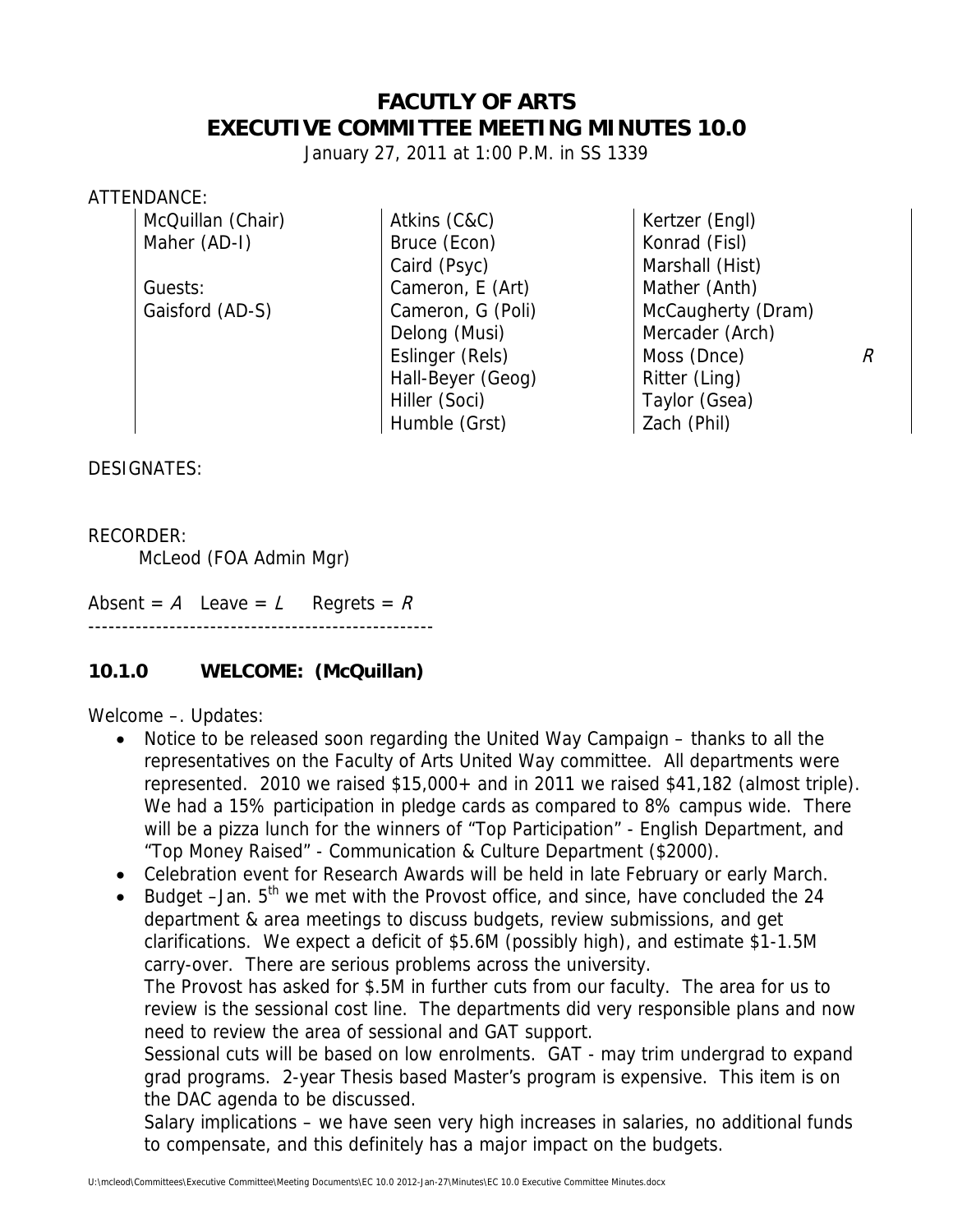Budget model needs to be redesigned. There has been a historical acceptance of the distribution of funds to faculties.

If the U of C wants to be in the Top 5, what are the indicators?

### **10.2.0. CALENDAR CHANGES FOR APPROVAL: (Gaisford)**

### **Motion #1:** Moved by Maher, seconded by McCaugherty,

(Asian Studies):

Discussion:

Executive Council of the Faculty of Arts recommends the revisions to the University of Calgary Calendar shown in the document entitled "28 IDP - EAST Course and Program Changes (Revised 2012-01-12)".

CARRIED

Jim Gaisford noted that after Faculty Council had turned back the initial Asian Studies in Fall term there had been extensive consultation with key players in the East Asian Studies programs and the Department of Germanic, Slavic and East Asian Languages. As a result of concerns that arose in Faculty Council, the revised proposal includes an new gateway course in East Asian Studies, EAST 201, which replaces EAST 317. In addition a 1.0 FCE language requirement has been added to the minor, which has pedagogic value and increases the consistency with the major.

Jim Gaisford noted that, as is standard, minor edits to the "28 IDP – EAST" document would likely be made as it proceeds through the approval process. On behalf of the Asian Studies Program and the Department of Germanic, Slavic and East Asian Languages, he requested the inclusion of the Japanese courses, JPNS 441 and 451, as well as the new Chinese courses, CHIN 401 and CHIN 403, as "language course" within the field of Southeast Asian Studies and as options within the language requirements of both the major and minor. There was no opposition to these additions.

**Motion #2:** Moved by Bruce, seconded by Humble,

(Centre for Military and Strategic Studies):

Executive Council of the Faculty of Arts recommends revisions to the University of Calgary Graduate Calendar shown in the document entitled "44 CMSS - Course and Program Changes".

CARRIED

Discussion:

Due to coordination issues and misunderstanding of the approval process, the CMSS proposal did not come forward with other items from the Curriculum and Academic Review Committee in Fall term.

Once again, there was note of the likelihood of edits to the "44 CMSS" document in the subsequent approval process. On behalf of the Centre for Military and Strategic Studies, Jim Gaisford requested the inclusion of History 637 (Topics in Military History) as an elective course within the program which could be taken without special permission. There was no opposition to this addition.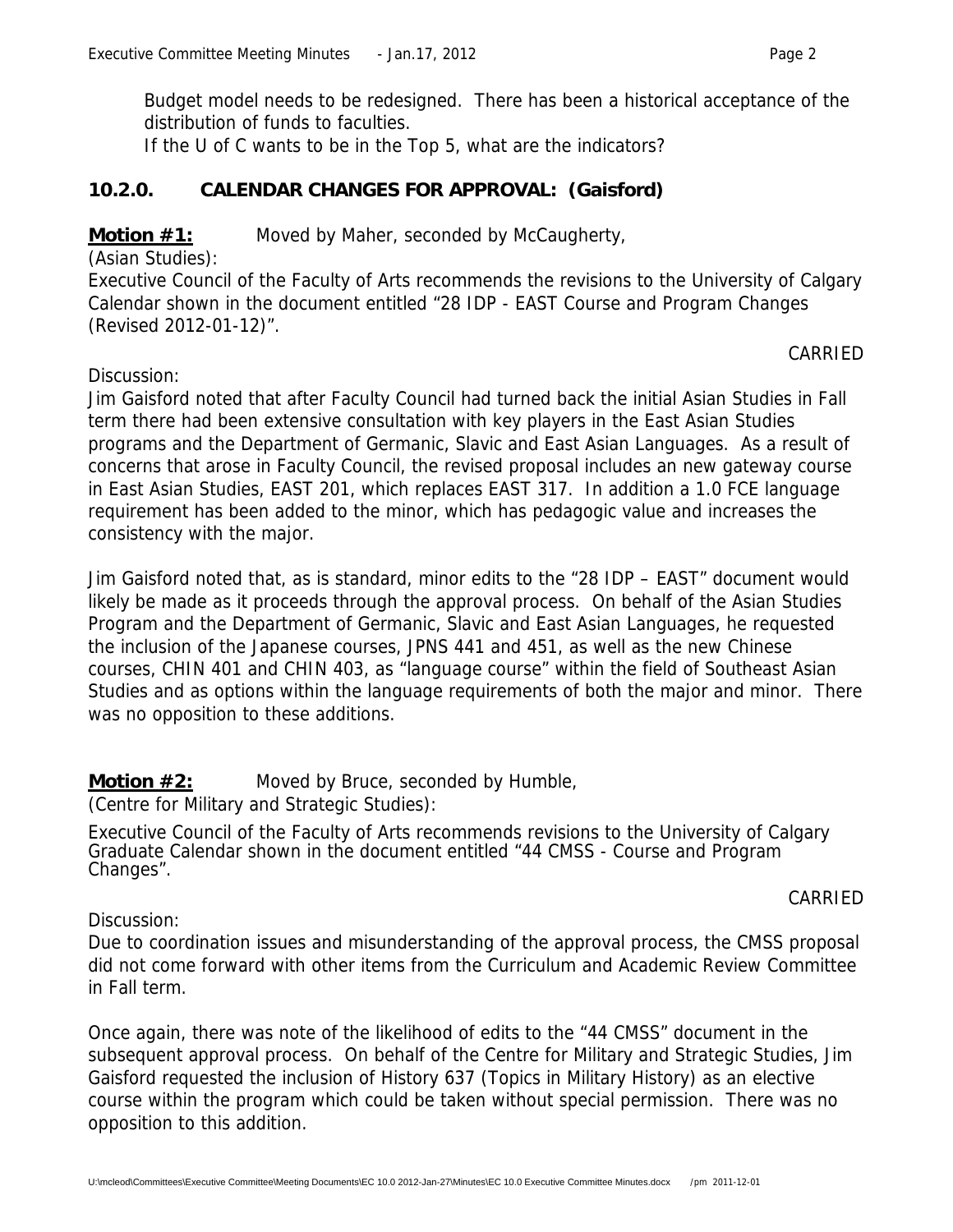### Summary of the Proposed Changes:

28 IDP – EAST Course and Program Changes (Revised 2012-01-12)

Process: Approved by CARC; Approved by EC; Tabled by Faculty Council; Revised by Ad hoc Working Group; Re-Circulated to CARC, Submitted to EC.

Overview: The Field of East Asian Studies is updated and the Field of South Asian Studies is updated and explicitly specified. The revised proposal includes some further updates to these fields.

- CMCL 301 and 303 (formerly GNST 300) remain in the Field of East Asian Studies but move from required Core Courses to East Asian Studies Options over which students have some choice.
- The EAST major and minor are updated in light of the reorganization of EAST courses discussed below.
- In the revised proposal, there is a requirement of 1.0 full-course equivalents in either Japanese or Chinese language courses. This implies that the requirements in the minor are a strict subset of those in the major.
- The revised proposal makes room for CMCL 301 and 303 to be counted within the 8.0 full-course equivalents in the field that represent the minimum threshold for the major.
- The SAST minor and concentration are updated in light of the reorganization of the SAST field and the reformulation of SAST courses, which is discussed below.
- EAST 331 (…China, Korea and Vietnam) and 333(…Japan) are introduced to replace ETAS 300, which is deleted. The revised proposal includes some further edits in the course titles and descriptions.
- The half course, EAST 531 (Issues in East Asia), is introduced to replace the full course, ETAS 500, which is deleted.
- EAST 499 (Topics in East Asian Studies) is introduced. In contrast to the initial proposal, "Methods in East Asian Studies" becomes one of 3 defined topics rather than a separate (EAST 431) course.
- To address important concerns raised at Faculty Council, EAST 317 is replaced with a new gateway course, EAST 201, which will be central to our programs in both East Asian Studies and East Asian Languages. As with the former EAST 317, students will be able to use EAST 201 toward the EAST minor and the EALS major. In addition, EAST 201 will dovetail with the new EAST 331 and 333 and will thus be generally available for credit within the EAST major without the previous antirequisite issues, which sometimes limited the opportunity to use EAST 317.
- The half course, SAST 531 (Issues in South Asia), is introduced to replace the full course, SASO 500, which is deleted.
- In the revised proposal, SAST 499 (Topics in South Asian Studies) is introduced. In contrast to the initial proposal, "Methods in South Asian Studies" becomes one of 3 defined topics rather than a separate (SAST 431) course.
- There are additional mainly editorial changes.

43 CMSS – Course and Program Changes Process: Circulated to CARC, Submitted to EC. Overview: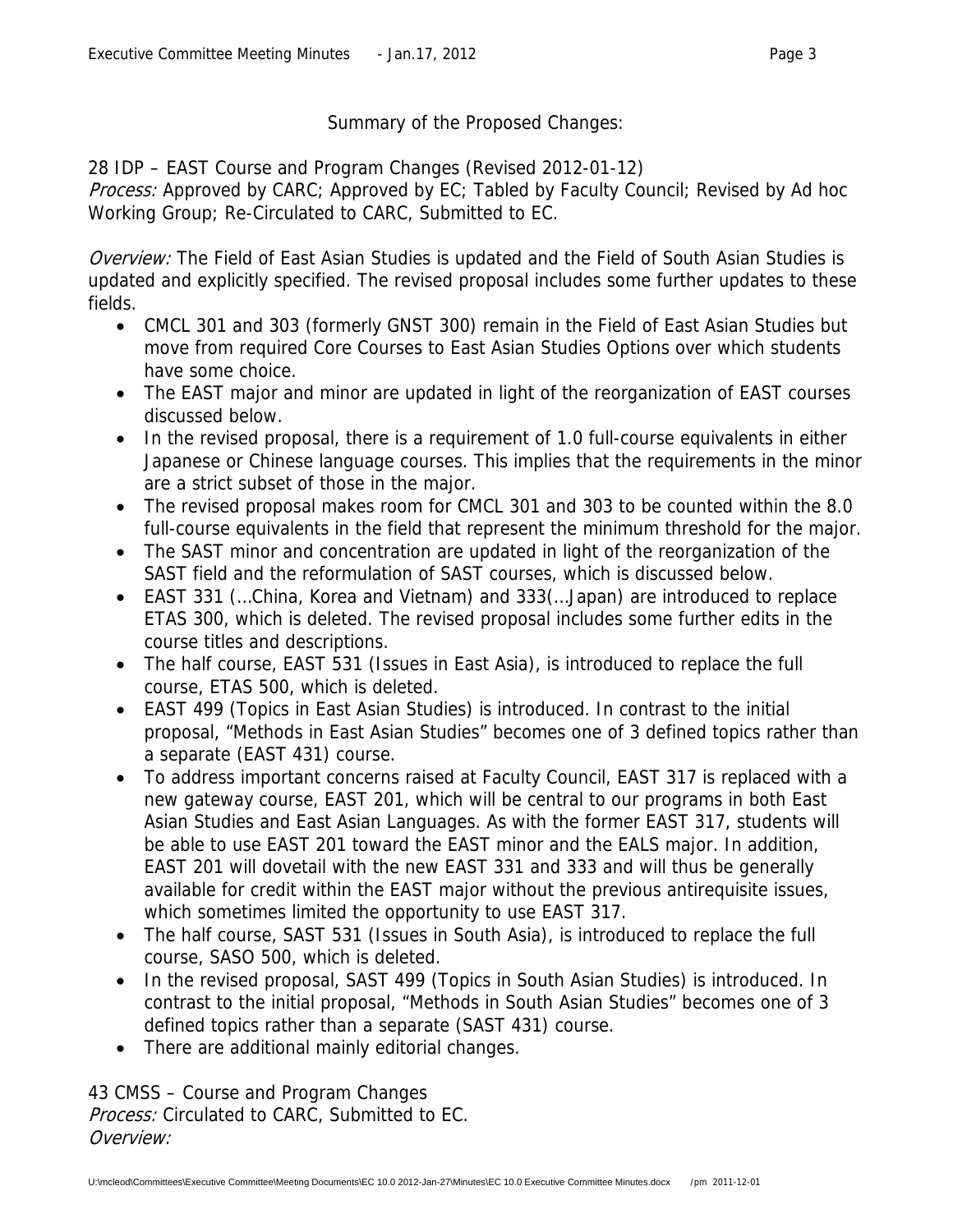- Two new courses are introduced. Strategic Studies 649, Special Topics in Military and Strategic Studies, is designed to be offered in block week, usually by special guest instructors. Strategic Studies 649, Special Topics in Military and Strategic Studies, is an
- interdisciplinary course that will often be team taught. These courses are incorporated into the MA program
- Philosophy 609 has been removed from the field because it has not been offered for many years.
- There are editorial changes and some minor reorganization to how the MA program is outlined in section 5. These changes mainly provide clarification of the differing requirements for the thesis, course-based and course-based-plus-COOP streams.
- Also in section 5, there is clarification concerning candidacy exams in the PhD.
- In section 7, there is clarification on the extent to which 500-level undergraduate courses can be used in the program.
- There are additional mainly editorial changes.

# **10.3.0. APPROVAL OF AGENDA FOR FACULTY COUNCIL: (McQuillan)**

### **Motion #3:** Moved by Zach, seconded by Kertzer,

That the Faculty of Arts Council Agenda 8.0 for February 17, 2012 be approved as presented with the addition of adding discussion of Graduate Programs Funding and deletion of the Policy for Credit on Independent Study.

CARRIED

# **10.4.0. NOMINATION SUB-COMMITTEE MEMBERSHIP: (McQuillan)**

As Shelley Alexander is on leave for the winter 2012, we require a volunteer to replace her on the Nominations Sub-Committee. Noreen Humble volunteered – Thanks Noreen.

# **10.5.0. HEADSHIP COMMITTEE APPROVALS: (McQuillan)**

## **Motion #4:** Moved by Zach, seconded by Hiller,

That the Executive Committee accept the recommendation of the Dean, for the two full-time faculty members from other departments in the faculty, to serve on the Headship Committee as follows:

Philosophy Headship Committee Joshua Goldstein (Political Science) Harry Vandervlist (English)

CARRIED

## **10.6.0. POLICY FOR CREDIT ON INDEPENDENT STUDY: (McQuillan/Cameron)**

Refer to Collective Agreement pages 78 & 79; requirement to grant credit to faculty members for independent study. Before amalgamation, all four former faculties had policies in place to address this, but since amalgamation, this has not been approved by the Provost for the new Faculty of Arts. The committee had done the required task, and the next steps are approval from Faculty Council, the Provost and then added to FOA guidelines. The issue is that the University guidelines are nowhere near completion and therefore the APT guidelines cannot